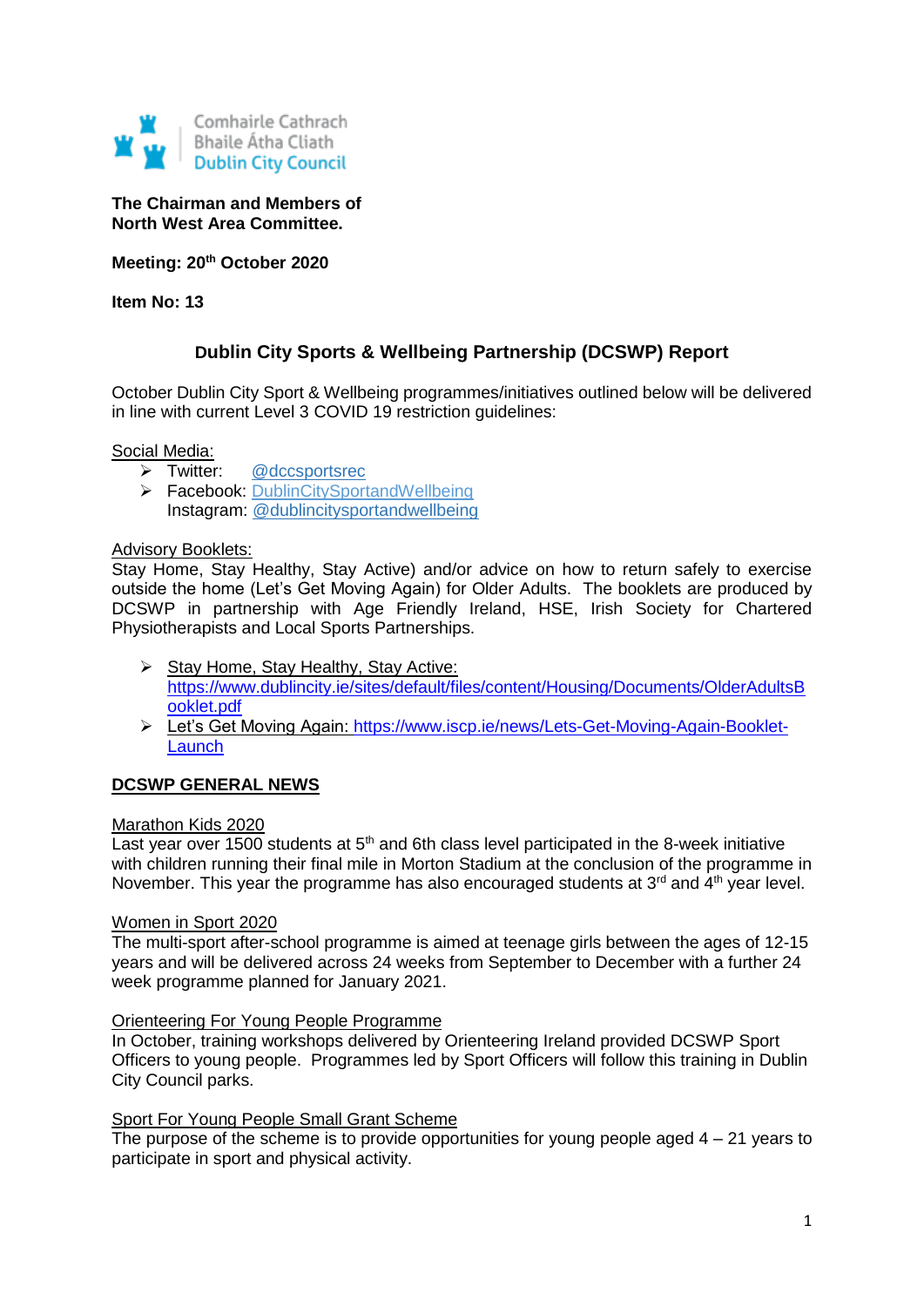151 sports clubs across the city have been approved for funding under the grant scheme for 2020. DCSWP is currently in the process of informing clubs and processing payments.

# Sport Ireland COVID 19 Club Small Grant Scheme

Once approved the grant will cover costs associated with the reopening of clubs. The club grant scheme is designed and intended to support the return to sporting activities only. 115 applications were received, assessed and recommendations were issued by DCSWP on 14<sup>th</sup> September. These recommendations are due to be discussed at a Sport Ireland board meeting in early November.

## Get Physically Active' Sport Inclusion Programme

Weekly zoom exercise sessions for individuals aged between 19 and 65 years with intellectual, physical and sensory disabilities.

| Day       | <b>Time</b> | <b>Service</b>                                            |
|-----------|-------------|-----------------------------------------------------------|
| Monday    | 2pm         | National Learning Network (Ballyfermot)                   |
| Tuesday   | 12:30pm     | St. John of Gods Liffey Services (Dublin 6, 8,10,12 & 24) |
| Wednesday | 11am        | Central Remedial Clinic (Raheny, Killester, Clontarf)     |

Participants programmes include those residing in the North West area of the city.

## Spina Bifida Hydrocephalus Ireland (SBHI) Collaboration

 $\geq$  DCSWP Sport Inclusion and Integration Officers continue to team with SBHI to deliver physical activity sessions for their online groups in September/October.

## Disability & Inclusion Training

 In partnership with CARA, Ireland the online Disability & Inclusion Training programme was recently launched. Training commenced from 6th October.

# **DCSWP CO-FUNDED TEAM PROGRAMMES/INITIATIVES**

# *Athletics in the Community*

 $\triangleright$  DCSWP Athletics Officers continue to liaise with athletics clubs across the city on a weekly basis weekly. As schools return, DCSWP Athletics Officers continue to engage with schools in the area in relation to athletics programmes including Marathon Kids.

# Boxing in the Community

The 5 –week *'Covid Buster Non-Contact'* Startbox Programme will be delivered in the following schools:

- $\triangleright$  St. Kevin's BNS, Finglas every Monday at 11.30am (3<sup>rd</sup> class students), 12.15pm (4<sup>th</sup>) class students) and every Thursday at 12.15pm  $(5<sup>th</sup>$  class students)
- $\triangleright$  St. Malachy's BNS, Finglas every Tuesday at 10am (3<sup>rd</sup> class students), 10.45am (4<sup>th</sup>) class students) 11.30am ( $5<sup>th</sup>$  class students) and 12.15pm (6th class students).
- $\triangleright$  Our Lady of Victories BNS, Ballymun every Friday at 11am (4<sup>th</sup> class students), 12.15pm ( $5<sup>th</sup>$  class students) and 1pm ( $6<sup>th</sup>$  class students).

#### Cricket in the Community

- Cricket Coaching courses aimed at coaching young cricketers between 5-11 years will be delivered in the area every Saturday from 9-5pm in November. Venue TBC.
- $\triangleright$  Citywide mid –term Cricket camps are in the planning stages for the October break from 10am – 5pm. Full details TBC and subject to COVID 19 restrictions.
- $\triangleright$  The under-13 girl's citywide cricket provincial sessions continue in Clontarf Cricket Club every Friday from 5pm-9.30pm.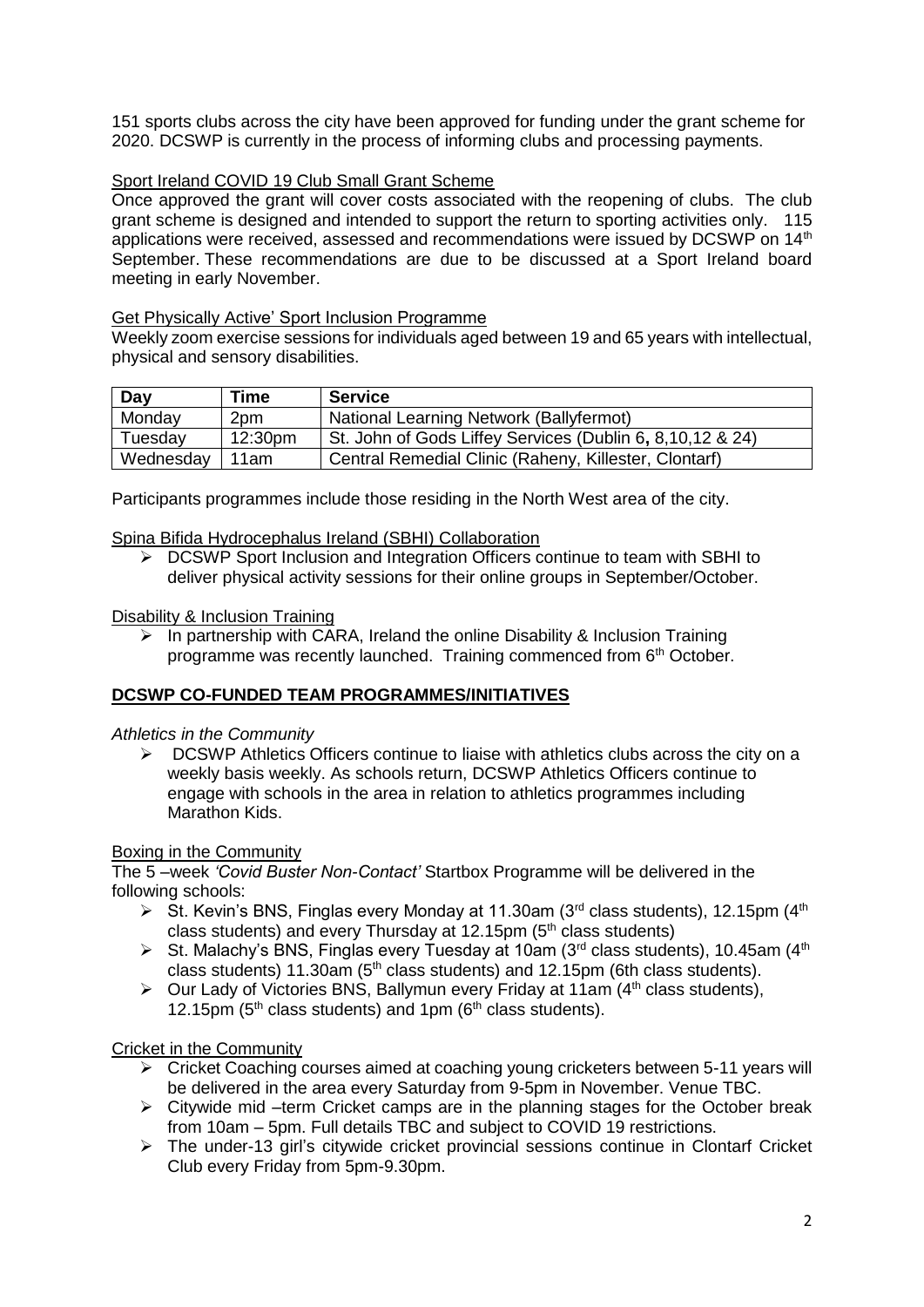Football in the Community

 $\triangleright$  Local Co-funded officers are also re-engaging with schools and youth groups in the North West area.

# Women In Football Development

- $\triangleright$  As part of Football People Fare (Football Against Racism in Europe) Action Week this online initiative will be delivered by FAI officers in schools across the city.
- $\triangleright$  The FAI Emerging talent programme continues in schools and clubs in the area aimed at females age 10-15 years.
- $\triangleright$  Halloween citywide Aviva mid-term camps are scheduled to take place and are aimed at young female soccer players age 6-14 years.
- $\triangleright$  Other ongoing women in football development initiatives during the next period include after-school programmes, Girls In Green, Future Stars, Female Leadership, Coaching PDP 1 and various Glow Football events.

## Health Promotion in the Community

The DCSWP HSE Health Promotion and Improvement Officer delivers and promotes health and physical activity programmes across the City.

▶ Otago Strength & Balance Exercise Programme

The OTAGO initiative which is a specialised falls prevention programme for older adults will resumes in September/October in partnership with HSE primary care physiotherapists. The programme continues in the North West area in Poppintree Sports & Fitness Centre every Wednesday at 11am.

# **Rowing in the community -Get Going Get Rowing**

- $\triangleright$  . The DCSWP Rowing Ireland Officer is aiming to return to schools after the October midterm break (26<sup>th</sup>-31<sup>st</sup> October), depending on COVID-19 restrictions.
- $\triangleright$  On-the-water sessions continue for rowing students across the city between the ages of 12-18.
- $\triangleright$  The Rowing Officer is working towards creating a virtual inter-school league to replace cancelled events and in this regard is collaborating with teachers in the CDETB group to incorporate rowing into any pre-existing inter-school sports leagues.

Rugby in the Community

- $\triangleright$  Leinster Rugby Officers continue to support clubs and schools to return to play safely by liaising with club safety officers and preparing guideline documents. School rugby programmes are ongoing in the following North West area schools:
- Our Lady of Victories GNS, Holy Spirit GNS, Ballymun (Next semester), St Finian's National School, Virgin Mary BNS Ballymun, Fionnbarra Naofa BNS, D7 Educate together

| <b>Name</b>          | <b>Role</b>                    | <b>Contact Information</b>    |
|----------------------|--------------------------------|-------------------------------|
| Shauna Mc Intyre     | General Manager, DCSWP         | shauna.mcintyre@dublincity.ie |
| Aideen O'Connor      | Programmes & Services Manager, | aideen.oconnor@dublincity.ie  |
|                      | <b>DCSWP</b>                   |                               |
| <b>Colin Sharkey</b> | Office Manager, DCSWP          | Colin.sharkey@dublincity.ie   |
| Derek Ahern          | Sport Officer, DCSWP           | Derek.ahern@dublincity.ie     |
| Paul Donnelly        | Sport Officer, DCSWP           | Paul.donnelly@dublincity.ie   |
| Eileen Gleeson       | Sport Officer, DCSWP           | eileen.gleeson@dublincity.ie  |
| John McDonald        | Sport Officer, DCSWP           | John.mcdonald@dublincity.ie   |

#### **CONTACT DETAILS:**